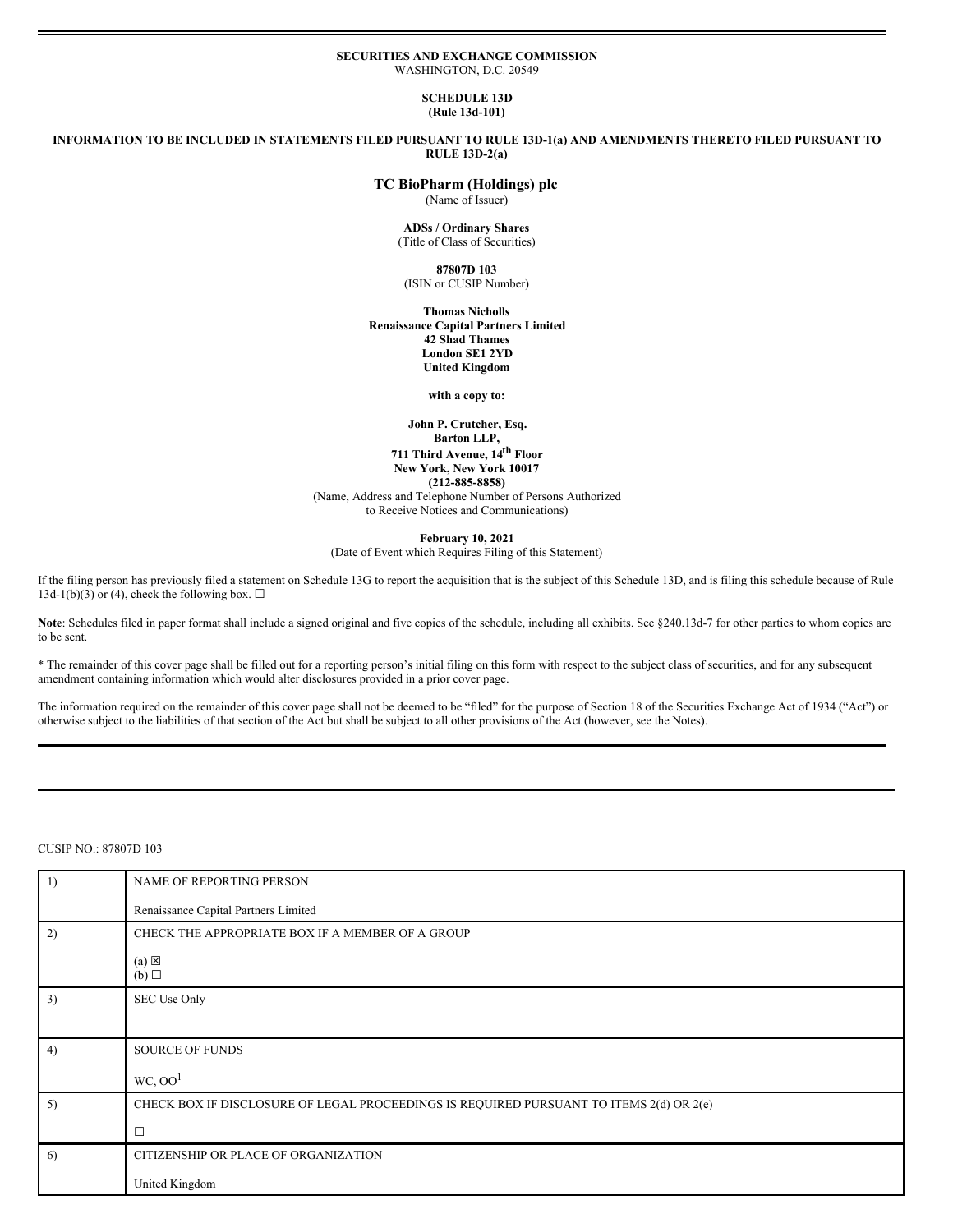|                                                                                          |                                                    | 7)                                                           | <b>SOLE VOTING POWER</b>                                              |  |
|------------------------------------------------------------------------------------------|----------------------------------------------------|--------------------------------------------------------------|-----------------------------------------------------------------------|--|
|                                                                                          |                                                    |                                                              | 8,468,182 <sup>2</sup>                                                |  |
| <b>NUMBER OF</b><br><b>SHARES</b>                                                        |                                                    | 8)                                                           | <b>SHARED VOTING POWER</b>                                            |  |
| <b>BENEFICIALLY</b><br><b>OWNED BY</b><br><b>EACH</b><br><b>REPORTING</b><br>PERSON WITH |                                                    |                                                              | $-0-$                                                                 |  |
|                                                                                          |                                                    | 9)                                                           | <b>SOLE DISPOSITIVE POWER</b>                                         |  |
|                                                                                          |                                                    |                                                              | 8,648,182 <sup>2</sup>                                                |  |
|                                                                                          |                                                    | 10)                                                          | <b>SHARED DISPOSITIVE POWER</b>                                       |  |
|                                                                                          |                                                    |                                                              | $-0-$                                                                 |  |
| 11)                                                                                      |                                                    | AGGREGATE AMOUNT BENEFICIALLY OWNED BY EACH REPORTING PERSON |                                                                       |  |
|                                                                                          |                                                    | 8,648,182 <sup>2</sup>                                       |                                                                       |  |
| 12)                                                                                      |                                                    |                                                              | CHECK BOX IF THE AGGREGATE AMOUNT IN ROW (11) EXCLUDES CERTAIN SHARES |  |
|                                                                                          | $\Box$                                             |                                                              |                                                                       |  |
| 13)                                                                                      | PERCENT OF CLASS REPRESENTED BY AMOUNT IN ROW (11) |                                                              |                                                                       |  |
|                                                                                          | 26%                                                |                                                              |                                                                       |  |
| 14)                                                                                      | TYPE OF REPORTING PERSON                           |                                                              |                                                                       |  |
|                                                                                          | CO                                                 |                                                              |                                                                       |  |

1 671,930 Ordinary Shares were held by the Renaissance Capital Partners prior to the IPO of the Issuer; 2,064,997 Ordinary Shares, and warrants for the purchase of 4,129,994 Ordinary Shares, were obtained upon the conversion of convertible notes held by Renaissance Capital Partners Limited. 16,556 Ordinary Shares were issued pursuant to contractual anti-dilution provisions between Renaissance Capital Partners and the Issuer.

2 Includes (a) Ordinary Shares and (b) warrants to purchase 5,306,464 Ordinary Shares, which warrants are or will be immediately exercisable within 60 days of the date of this Schedule.

2

# CUSIP NO.: 87807D 103

| 1)                                | NAME OF REPORTING PERSON                                                                |                                                  |                               |  |  |
|-----------------------------------|-----------------------------------------------------------------------------------------|--------------------------------------------------|-------------------------------|--|--|
|                                   |                                                                                         | Kenneth Edward Randall                           |                               |  |  |
| 2)                                |                                                                                         | CHECK THE APPROPRIATE BOX IF A MEMBER OF A GROUP |                               |  |  |
|                                   | $(a) \boxtimes$<br>(b)                                                                  |                                                  |                               |  |  |
| 3)                                | SEC Use Only                                                                            |                                                  |                               |  |  |
| 4)                                |                                                                                         | SOURCE OF FUNDS                                  |                               |  |  |
|                                   | OO <sup>3</sup>                                                                         |                                                  |                               |  |  |
| 5)                                | CHECK BOX IF DISCLOSURE OF LEGAL PROCEEDINGS IS REQUIRED PURSUANT TO ITEMS 2(d) OR 2(e) |                                                  |                               |  |  |
|                                   | $\Box$                                                                                  |                                                  |                               |  |  |
| 6)                                | CITIZENSHIP OR PLACE OF ORGANIZATION                                                    |                                                  |                               |  |  |
|                                   | United Kingdom                                                                          |                                                  |                               |  |  |
|                                   |                                                                                         | 7)                                               | <b>SOLE VOTING POWER</b>      |  |  |
|                                   |                                                                                         |                                                  | 79,615                        |  |  |
| <b>NUMBER OF</b><br><b>SHARES</b> |                                                                                         | 8)                                               | <b>SHARED VOTING POWER</b>    |  |  |
| <b>BENEFICIALLY</b>               |                                                                                         |                                                  | 8,648,182 <sup>4</sup>        |  |  |
| <b>OWNED BY</b><br><b>EACH</b>    |                                                                                         | 9)                                               | <b>SOLE DISPOSITIVE POWER</b> |  |  |
| <b>REPORTING</b><br>PERSON WITH   |                                                                                         |                                                  | 79,615                        |  |  |
|                                   |                                                                                         | 10)                                              | SHARED DISPOSITIVE POWER      |  |  |
|                                   |                                                                                         |                                                  | 8,648,182 <sup>4</sup>        |  |  |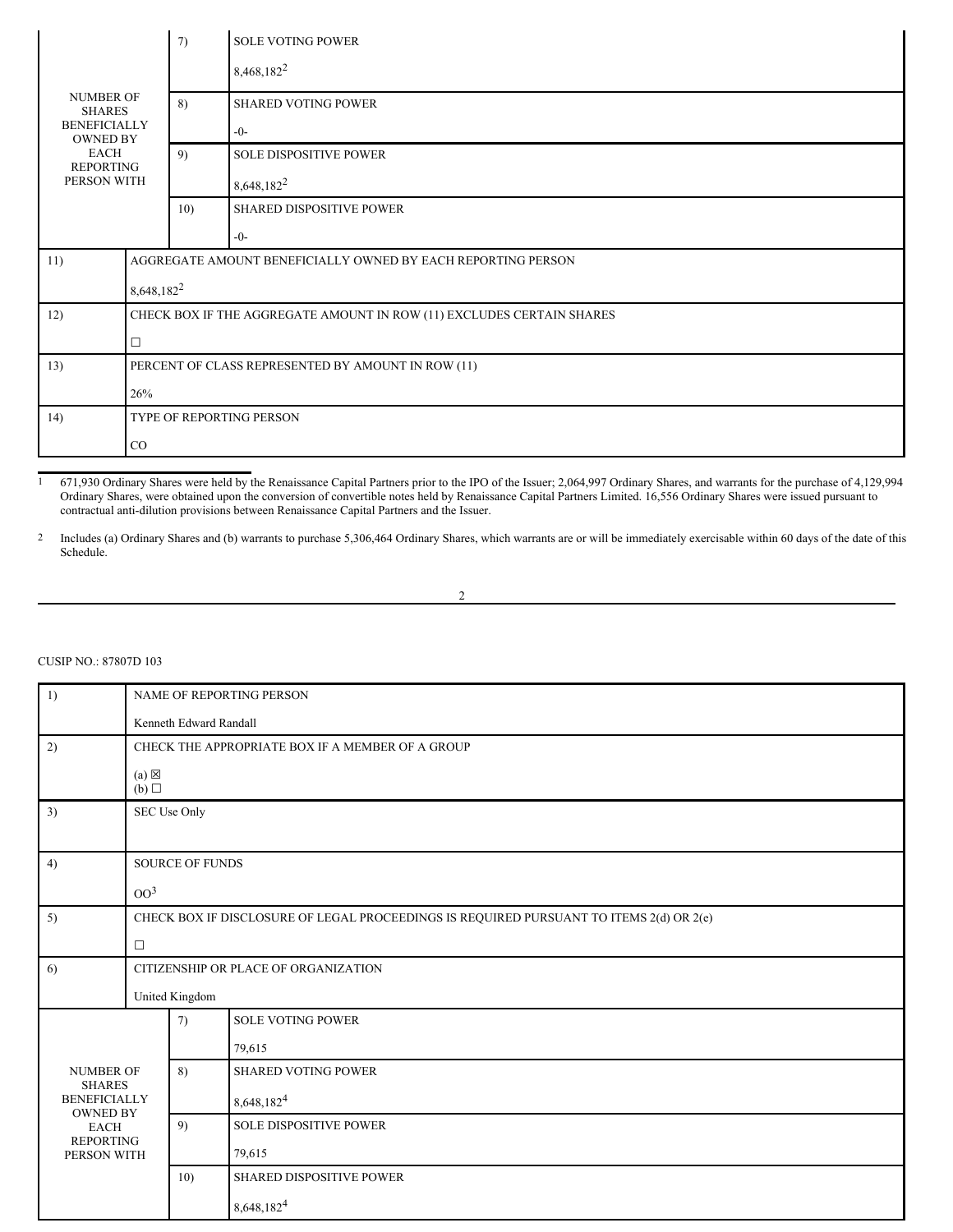| 11) | AGGREGATE AMOUNT BENEFICIALLY OWNED BY EACH REPORTING PERSON          |  |  |  |  |
|-----|-----------------------------------------------------------------------|--|--|--|--|
|     | 8,727,197 <sup>4</sup>                                                |  |  |  |  |
| 12) | CHECK BOX IF THE AGGREGATE AMOUNT IN ROW (11) EXCLUDES CERTAIN SHARES |  |  |  |  |
|     | ⊏                                                                     |  |  |  |  |
| 13) | PERCENT OF CLASS REPRESENTED BY AMOUNT IN ROW (11)                    |  |  |  |  |
|     | 26%                                                                   |  |  |  |  |
| 14) | <b>TYPE OF REPORTING PERSON</b>                                       |  |  |  |  |
|     | IN                                                                    |  |  |  |  |

3 46,510 Ordinary Shares were held by Mr. Randall prior to the Initial Public Offering of the Issuer; 33,105 Ordinary Shares were issued pursuant to contractual anti-dilution provisions between Kenneth Edward Randall and the Issuer.

4 Includes (a) Ordinary Shares and (b) warrants to purchase 5,306,464 Ordinary Shares, which warrants are or will be immediately exercisable within 60 days of the date of this Schedule.

| I<br>I |  |
|--------|--|

# CUSIP NO.: 87807D 103

| 1)                                     |                        | NAME OF REPORTING PERSON                         |                                                                                         |  |  |
|----------------------------------------|------------------------|--------------------------------------------------|-----------------------------------------------------------------------------------------|--|--|
|                                        |                        | Mark Edward Randall                              |                                                                                         |  |  |
| 2)                                     |                        | CHECK THE APPROPRIATE BOX IF A MEMBER OF A GROUP |                                                                                         |  |  |
|                                        | $(a) \boxtimes$<br>(b) |                                                  |                                                                                         |  |  |
| 3)                                     | SEC Use Only           |                                                  |                                                                                         |  |  |
|                                        |                        |                                                  |                                                                                         |  |  |
| 4)                                     |                        | SOURCE OF FUNDS                                  |                                                                                         |  |  |
|                                        | OO <sup>5</sup>        |                                                  |                                                                                         |  |  |
| 5)                                     |                        |                                                  | CHECK BOX IF DISCLOSURE OF LEGAL PROCEEDINGS IS REQUIRED PURSUANT TO ITEMS 2(d) OR 2(e) |  |  |
|                                        | $\Box$                 |                                                  |                                                                                         |  |  |
| 6)                                     |                        |                                                  | CITIZENSHIP OR PLACE OF ORGANIZATION                                                    |  |  |
|                                        |                        | United Kingdom                                   |                                                                                         |  |  |
|                                        |                        | 7)                                               | SOLE VOTING POWER                                                                       |  |  |
|                                        |                        |                                                  | 497,615                                                                                 |  |  |
| <b>NUMBER OF</b><br><b>SHARES</b>      |                        | 8)                                               | <b>SHARED VOTING POWER</b>                                                              |  |  |
| <b>BENEFICIALLY</b><br><b>OWNED BY</b> |                        |                                                  | 8,648,182 <sup>6</sup>                                                                  |  |  |
| <b>EACH</b>                            |                        | 9)                                               | SOLE DISPOSITIVE POWER                                                                  |  |  |
| <b>REPORTING</b><br>PERSON WITH        |                        |                                                  | 497,615                                                                                 |  |  |
|                                        |                        | 10)                                              | SHARED DISPOSITIVE POWER                                                                |  |  |
|                                        |                        |                                                  | 8,648,182 <sup>6</sup>                                                                  |  |  |
| 11)                                    |                        |                                                  | AGGREGATE AMOUNT BENEFICIALLY OWNED BY EACH REPORTING PERSON                            |  |  |
|                                        | 9,145,797 <sup>6</sup> |                                                  |                                                                                         |  |  |
| 12)                                    |                        |                                                  | CHECK BOX IF THE AGGREGATE AMOUNT IN ROW (11) EXCLUDES CERTAIN SHARES                   |  |  |
|                                        | $\Box$                 |                                                  |                                                                                         |  |  |
| 13)                                    |                        |                                                  | PERCENT OF CLASS REPRESENTED BY AMOUNT IN ROW (11)                                      |  |  |
|                                        | 27%                    |                                                  |                                                                                         |  |  |
| 14)                                    |                        |                                                  | TYPE OF REPORTING PERSON                                                                |  |  |
|                                        |                        |                                                  |                                                                                         |  |  |
|                                        | IN                     |                                                  |                                                                                         |  |  |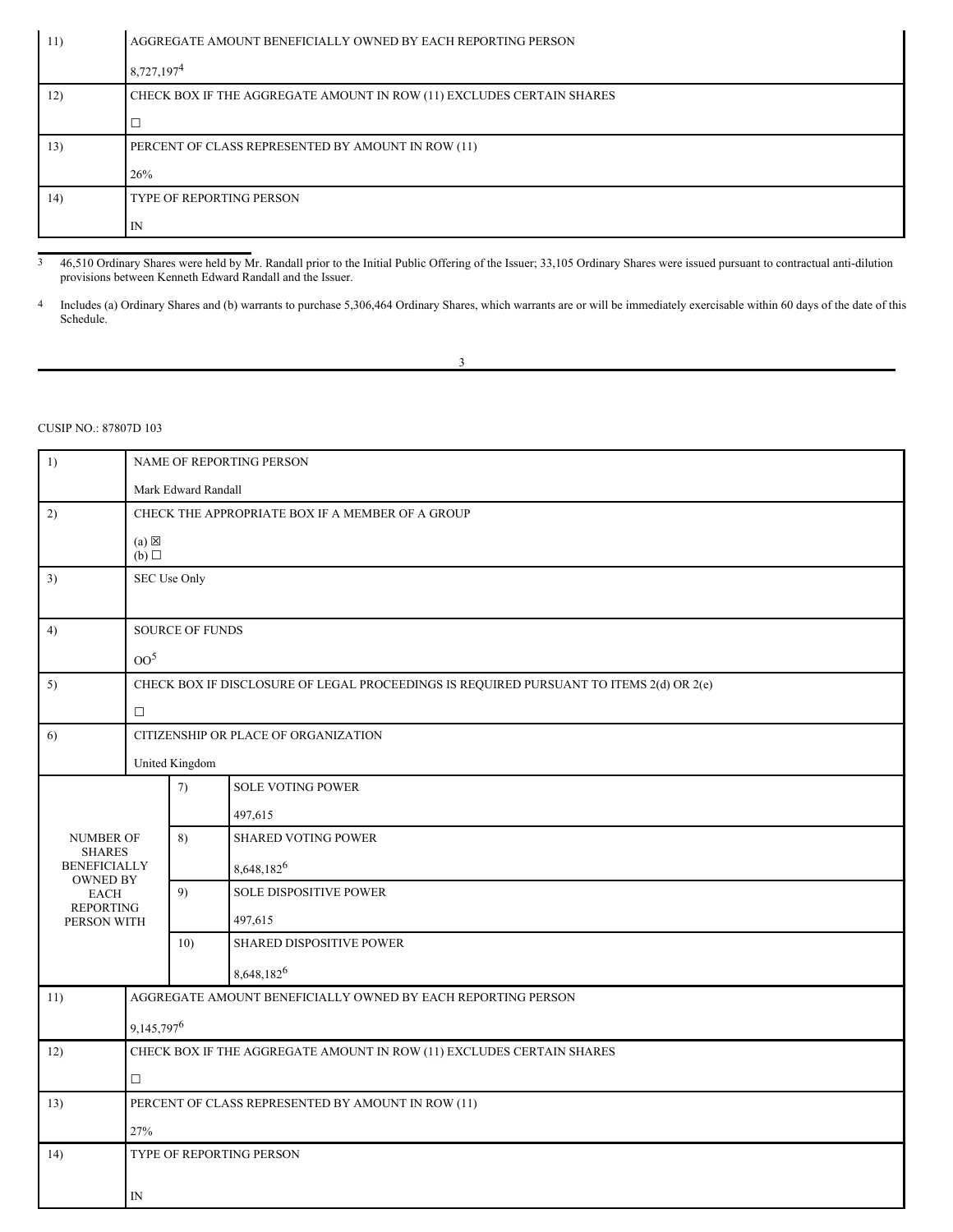#### CUSIP NO.: 87807D 103

| 1)                                   | NAME OF REPORTING PERSON                                              |                                                                                         |                                                              |  |  |
|--------------------------------------|-----------------------------------------------------------------------|-----------------------------------------------------------------------------------------|--------------------------------------------------------------|--|--|
|                                      |                                                                       | Diana Elizabeth Randall                                                                 |                                                              |  |  |
| 2)                                   |                                                                       | CHECK THE APPROPRIATE BOX IF A MEMBER OF A GROUP                                        |                                                              |  |  |
|                                      | $(a) \boxtimes$<br>$(b)$ $\square$                                    |                                                                                         |                                                              |  |  |
| 3)                                   | SEC Use Only                                                          |                                                                                         |                                                              |  |  |
| 4)                                   |                                                                       | <b>SOURCE OF FUNDS</b>                                                                  |                                                              |  |  |
| 5)                                   | $\Box$                                                                | CHECK BOX IF DISCLOSURE OF LEGAL PROCEEDINGS IS REQUIRED PURSUANT TO ITEMS 2(d) OR 2(e) |                                                              |  |  |
| 6)                                   |                                                                       |                                                                                         | CITIZENSHIP OR PLACE OF ORGANIZATION                         |  |  |
|                                      |                                                                       | United Kingdom                                                                          |                                                              |  |  |
|                                      |                                                                       | 7)                                                                                      | SOLE VOTING POWER                                            |  |  |
|                                      |                                                                       |                                                                                         | $-0-$                                                        |  |  |
| <b>NUMBER OF</b>                     |                                                                       | 8)                                                                                      | <b>SHARED VOTING POWER</b>                                   |  |  |
| <b>SHARES</b><br><b>BENEFICIALLY</b> |                                                                       |                                                                                         | 8,648,1827                                                   |  |  |
| OWNED BY<br><b>EACH</b>              |                                                                       | 9)                                                                                      | <b>SOLE DISPOSITIVE POWER</b>                                |  |  |
| <b>REPORTING</b><br>PERSON WITH      |                                                                       |                                                                                         | $-0-$                                                        |  |  |
|                                      |                                                                       | 10)                                                                                     | <b>SHARED DISPOSITIVE POWER</b>                              |  |  |
|                                      |                                                                       |                                                                                         | 8,648,1827                                                   |  |  |
| 11)                                  |                                                                       |                                                                                         | AGGREGATE AMOUNT BENEFICIALLY OWNED BY EACH REPORTING PERSON |  |  |
|                                      | 8,648,1827                                                            |                                                                                         |                                                              |  |  |
| 12)                                  | CHECK BOX IF THE AGGREGATE AMOUNT IN ROW (11) EXCLUDES CERTAIN SHARES |                                                                                         |                                                              |  |  |
|                                      | $\Box$                                                                |                                                                                         |                                                              |  |  |
| 13)                                  | PERCENT OF CLASS REPRESENTED BY AMOUNT IN ROW (11)                    |                                                                                         |                                                              |  |  |
|                                      | 26%                                                                   |                                                                                         |                                                              |  |  |
| 14)                                  |                                                                       |                                                                                         | TYPE OF REPORTING PERSON                                     |  |  |
|                                      |                                                                       |                                                                                         |                                                              |  |  |
|                                      | $_{\rm IN}$                                                           |                                                                                         |                                                              |  |  |

7 Includes (a) Ordinary Shares and (b) warrants to purchase 5,306,464 Ordinary Shares, which warrants are or will be immediately exercisable within 60 days of the date of this Schedule.

Item 1. Security and Issuer

<sup>5</sup> 290,700 Ordinary Shares were held by Mr. Randall prior to the IPO of the Issuer; 206,195 Ordinary Shares were issued pursuant to contractual anti-dilution provisions between Mark Edward Randall and the Issuer.

<sup>6</sup> Includes (a) Ordinary Shares and (b) warrants to purchase 5,306,464 Ordinary Shares, which warrants are or will be immediately exercisable within 60 days of the date of this Schedule.

The class of equity securities to which this Schedule 13D (this "Schedule 13D") relates are the ordinary shares, £0.01 par value and ADSs related thereto (together, the "Ordinary Shares") of TC BioPharm (Holdings) plc, a company formed in Scotland, under the Companies Act 2006 of the United Kingdom (the "Issuer"). The principal executive office of the Issuer is Maxim 1, 2 Parklands Way, Holytown, Motherwell, ML1 4WR Scotland, United Kingdom.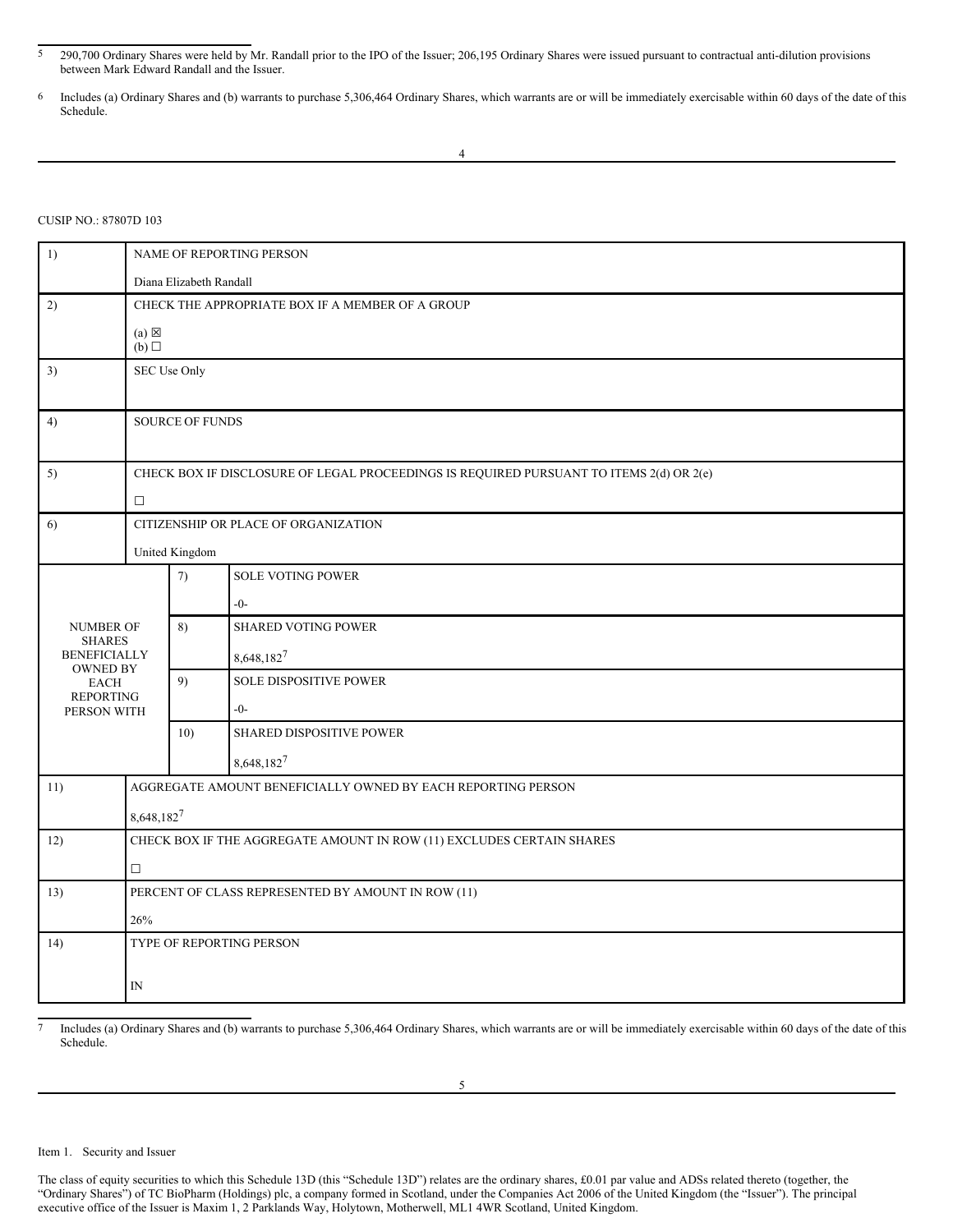For trading purposes of the Ordinary Shares on The NASDAQ Stock Market in the United States, the Issuer entered into an agreement with Bank of New York Mellon, as depository, to permit holders of Ordinary Shares to convert their Ordinary Shares into American Depositary Shares. The current conversion rate is one for one.

Item 2. Identity and Background.

- (a) This Schedule 13D is being filed by:
	- i. Renaissance Capital Partners Limited ("RCP");
	- ii. Kenneth Edward Randall;
	- iii. Mark Edward Randall; and
	- iv. Diana Elizabeth Randall.
- (b) The addresses of the Reporting Persons are:
	- i. Renaissance Capital Partners Limited, 42 Shad Thames, London, United Kingdom, SE1 2YD;
	- ii. Kenneth Edward Randall, c/o Renaissance Capital Partners Limited, 42 Shad Thames, London, United Kingdom, SE1 2YD;
	- iii. Mark Edward Randall, c/o Renaissance Capital Partners Limited, 42 Shad Thames, London, United Kingdom, SE1 2YD;
	- iv. Diana Elizabeth Randall, c/o Renaissance Capital Partners Limited, 42 Shad Thames, London, United Kingdom, SE1 2YD.
- (c) The Reporting Persons principal occupations are:
	- i. RCP is engaged in the management of private investments;
	- ii. Kenneth Edwards Randall is a director of Renaissance Capital Partners Limited;
	- iii. Mark Edwards Randall is a director of Renaissance Capital Partners Limited;
	- iv. Diana Elizabeth Randall is the spouse of Kenneth Edward Randall and a shareholder of RCP.

6

- (d) During the past five years, none of the Reporting Persons has been convicted in a criminal proceeding (excluding traffic violations or similar misdemeanors).
- (e) During the past five years, none of the Reporting Persons has been a party to a civil proceeding of a judicial or administrative body of competent jurisdiction or as a result of such a proceeding was or is subject to a judgment, decree or final order enjoining future violations of, or prohibiting or mandating activities subject to, federal or state securities laws or finding any violation with respect to such laws.
- (f) Each of the Reporting Persons is a citizen of (or is organized under the laws of) the United Kingdom.
- Item 3. Source and Amount of Funds and Other Consideration.
- (a) RCP held, prior to the initial public offering of the Issuer, 671,930 Ordinary Shares and convertible notes which, at the time of the initial public offering were converted into 2,064,997 Ordinary Shares and 4,129,994 warrants for the purchase of Ordinary Shares. Pursuant to the provisions of certain contracts with the Issuer, an additional 16,556 Ordinary Shares were issued to RCP upon the initial public offering. RCP purchased, with working capital, 588,235, Ordinary Shares.
- (b) Kenneth Edward Randall held, prior to the initial public offering of the Issuer, 46,510 Ordinary Shares. Pursuant to the provisions of certain contracts with the Issuer, an additional 33,105 Ordinary Shares were issued to Mr. Randall upon the initial public offering.
- (c) Mark Edward Randall held, prior to the initial public offering of the Issuer, 290,700 Ordinary Shares of the Issuer. Pursuant to the provisions of certain contracts with the Issuer, an additional 206,195 Ordinary Shares were issued to Mr. Randall upon the initial public offering.
- (d) Diana Elizabeth Randall has not acquired Ordinary Shares.
- Item 4. Purpose of Transaction

In the case of each of the Reporting Persons, the securities were acquired for investment purposes. Each Reporting Person intends to review his investment in the Issuer on a continuing basis and will routinely monitor a wide variety of investment considerations, including, without limitation, current and anticipated future trading prices for the Ordinary Shares, the Issuer's financial position, operations, assets, prospects, strategic direction and business and other developments affecting the Issuer. The Reporting Person may from time to time take such actions with respect to his investment in the Issuer as he deems appropriate, including, without limitation, (i) acquiring additional Ordinary Shares or disposing of some or all of his Ordinary Shares (or other securities of the Issuer to the extent available); (ii) changing his current intentions with respect to any or all matters referred to in this Item 4; and/or (iii) engaging in hedging, derivative or similar transactions with respect to any securities of the Issuer, subject to any lock up agreements or other similar forms of agreements. Any acquisition or disposition of the Issuer's securities may be made by means of open-market purchases or dispositions, privately negotiated transactions, direct acquisitions from or dispositions to the Issuer and derivative transactions.

At the date of this Schedule 13D, except as set forth in this Schedule 13D, none of the Reporting Persons has any plans or proposals which would result in: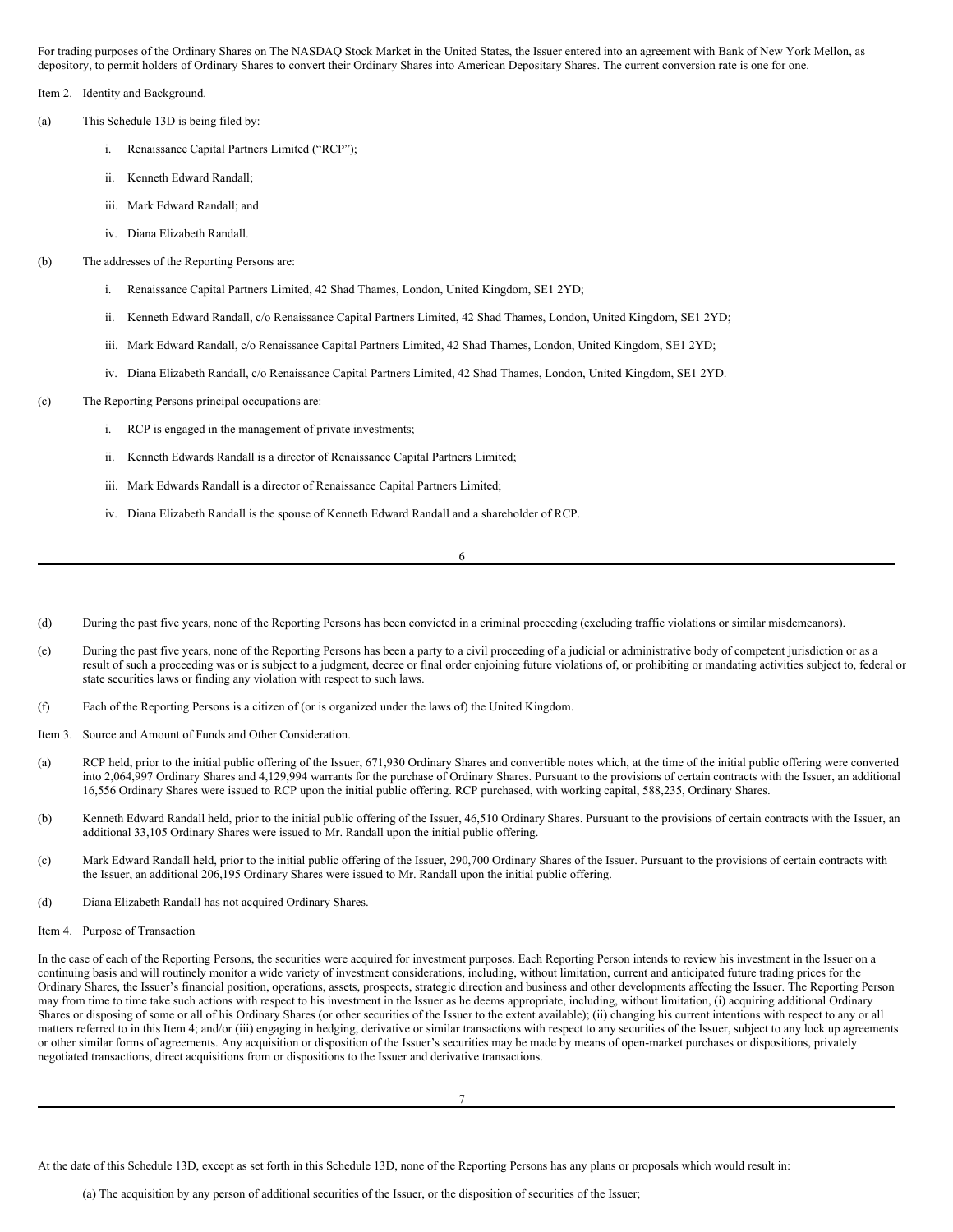(b) An extraordinary corporate transaction, such as a merger, reorganization or liquidation, involving the Issuer or any of its subsidiaries;

(c) A sale or transfer of a material amount of assets of the Issuer or any of its subsidiaries;

(d) Any change in the present board of directors or management of the Issuer, including any plans or proposals to change the number or term of directors or fill any existing vacancies on the board;

(e) Any material change in the present capitalization or dividend policy of the Issuer;

(f) Any other material change in the Issuer's business or corporate structure;

(g) Changes in the Issuer's charter, bylaws or instruments corresponding thereto or other actions which may impede the acquisition of control of the Issuer by any person;

(h) Causing a class of securities of the Issuer to be delisted from a United States national securities exchange or to cease to be authorized to be quoted in an inter-dealer quotation system of a registered national securities association;

(i) A class of equity securities of the Issuer becoming eligible for termination of registration pursuant to Section  $12(g)(4)$  of the Securities Exchange Act of 1940; or

(j) Any action similar to any of those actions enumerated above.

ITEM 5. Interests in Securities of the Issuer

- (a) The Reporting Persons beneficial ownership is as follows (for purposes of percentage calculations, the total number of outstanding shares includes 28,058,398 shares as reported by the Issuer plus the exercise of 5,306,464 warrants held by RCP):
	- i. RCP directly owns an aggregate of 8,648,182 Ordinary Shares (which aggregate treats RCP's warrants as having been exercised), representing 26% of the Issuer's Ordinary Shares.
	- ii. Kenneth Edward Randall beneficially owns an aggregate of 8,727,197 Ordinary Shares, representing 26% of the Issuer's Ordinary Shares, which aggregate is comprised of 79,615 shares held directly and a shared interest in the RCP ownership set forth above.
	- iii. Mark Edward Randall beneficially owns an aggregate of 9,145,797 Ordinary Shares, representing 27% of the Issuer's Ordinary Shares, which aggregate is comprised of 497,615 shares held directly and a shared interest in the RCP ownership set forth above.
	- iv. Diana Elizabeth Randall beneficially owns an aggregate of 8,648,182 Ordinary Shares, representing 26% of the Issuer's Ordinary Shares, which aggregate is comprised solely of Ms. Randall's shared interest in the RCP ownership set forth above.

| I<br>I  |  |
|---------|--|
| ۱,<br>ï |  |
| ×<br>v  |  |

- (b) The Reporting Persons have power to vote or to dispose of Ordinary Shares as follows:
	- i. RCP has sole power to vote and to dispose of 8,648,182 Ordinary Shares (assuming exercise of 5,306,464 warrants); RCP has sole power to vote and dispose of 3,341,718 Ordinary Shares (assuming no exercise of warrants).
	- ii. Kenneth Edward Randall has sole power to vote and to dispose of 79,615 Ordinary Shares; Additionally, Mr. Randall has shared power to vote and to dispose of 8,648,182 Ordinary Shares held by RCP (assuming exercise of warrants).
	- iii. Mark Edward Randall has sole power to vote and to dispose of 497,615 Ordinary Shares; Additionally, Mr. Randall has shared power to vote and to dispose of 8,648,182 Ordinary Shares held by RCP (assuming exercise of warrants).
	- iv. Diana Elizabeth Randall has sole power to vote and to dispose of -0- Ordinary Shares; Mrs. Randall has shared power to vote and to dispose of 8,648,182 Ordinary Shares
- (c) The following transactions relating to the Ordinary Shares have occurred within the past 60 days:
	- i. RCP has executed the following transactions:
		- 1. Execution of anti-dilution provisions with the Issuer at the time of the initial public offering of the Issuer, resulting in the issuance of 16,556 Ordinary Shares;
		- 2. Exercise of conversion rights upon \$8,538,628 in principal amount of outstanding convertible notes at the time of the initial public offering of the Issuer, resulting in the issuance of 2,064,997 Ordinary Shares and warrants for the purchase of 4,129,994 Ordinary Shares with an exercise price of \$4.25 per share;
		- 3. Purchase, at the time of the initial public offering, for \$2,500,000 in cash, of 588,235 Ordinary Shares and warrants for the purchase of Ordinary Shares with an exercise price of \$4.25 per share.
	- ii. Kenneth Edward Randall executed, at the time of the initial public offering of the Issuer, anti-dilution provisions with the Issuer, resulting in the issuance of 33,105 Ordinary Shares.
	- iii. Mark Edward Randall executed, at the time of the initial public offering of the Issuer, anti-dilution provisions with the Issuer, resulting in the issuance of 206,195 Ordinary Shares.
- (d) Not applicable.
- (e) Not applicable.

ITEM 6. CONTRACTS, ARRANGEMENTS UNDERSTANDINGS OR RELATIONSHIPS WITH RESPECT TO SECURITIES OF THE ISSUER.

Not applicable.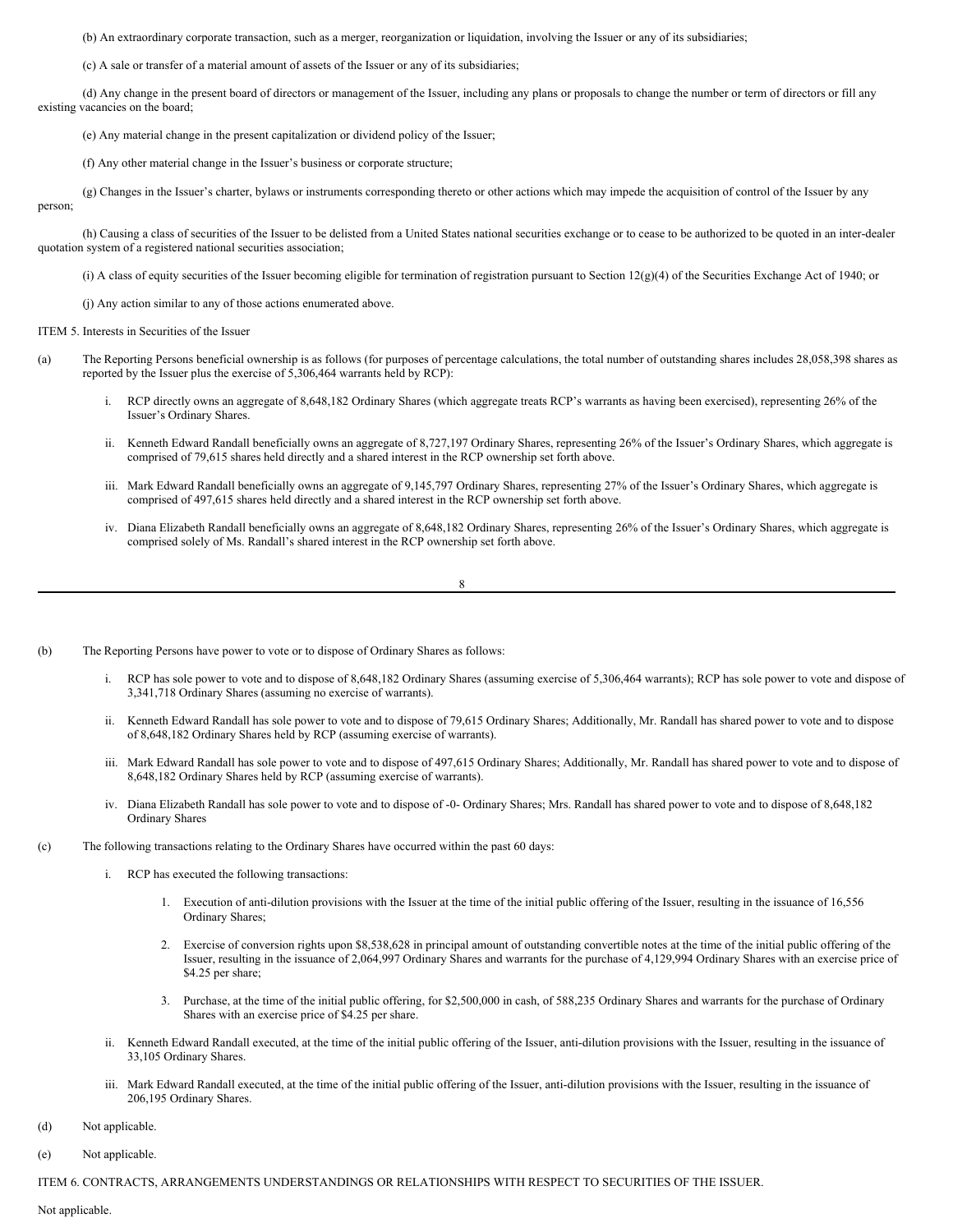Exhibit I: Joint Filing [Agreement](#page-7-0)

9

# **SIGNATURE**

After reasonable inquiry and to the best of my knowledge and belief, I certify that the information set forth in this statement is true, complete and correct.

Dated as of: April 27, 2022

# RENAISSANCE CAPITAL PARTNERS LIMITED

/s/ Thomas Nicholls Thomas Nicholls Chief Financial Officer

KENNETH EDWARD RANDALL

/s/ Kenneth Edward Randall Kenneth Edward Randall

MARK EDWARD RANDALL

/s/ Mark Edward Randall Mark Edward Randall

DIANA ELIZABETH RANDALL

/s/ Diana Elizabeth Randall Diana Elizabeth Randall

10